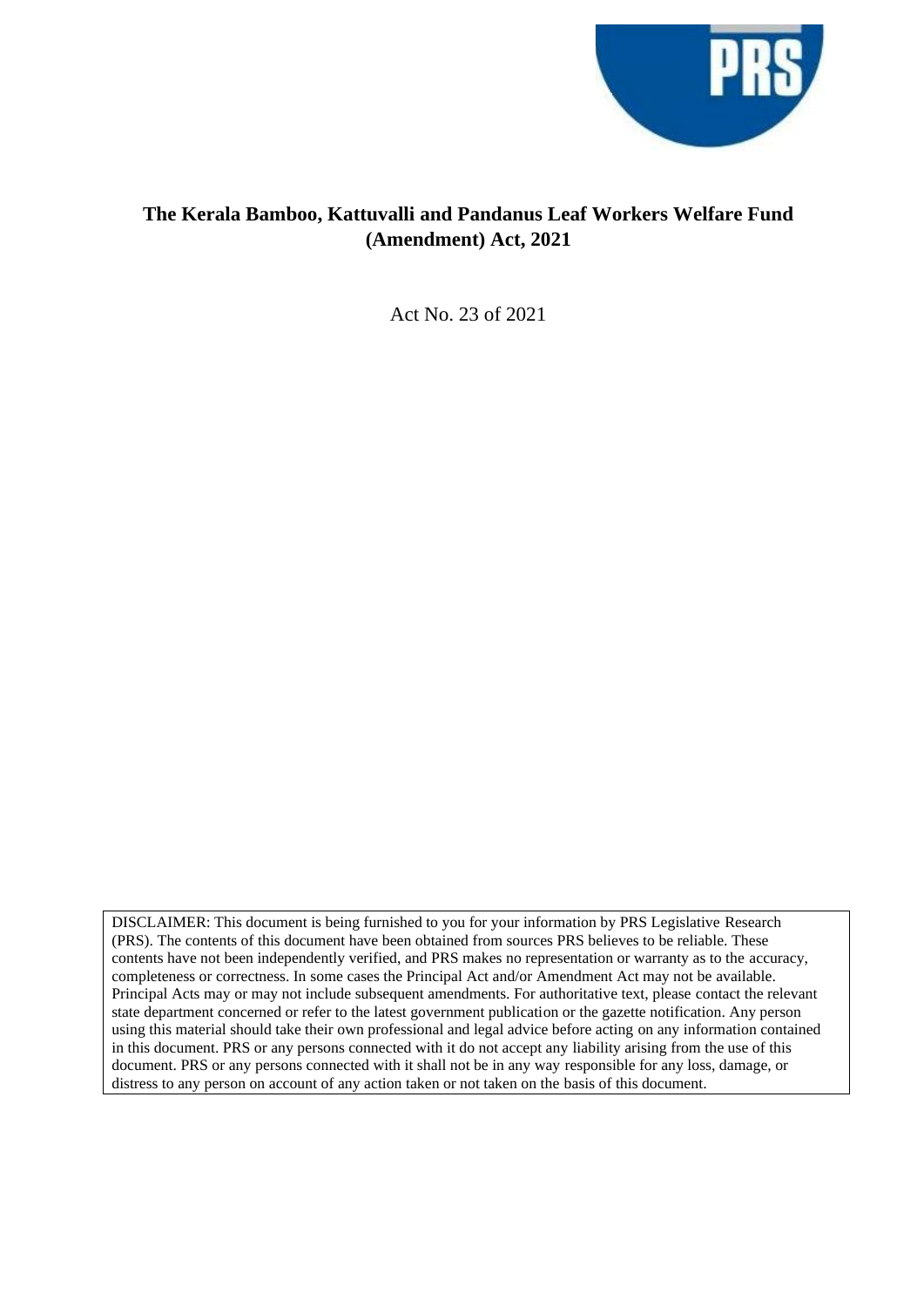[Translation in English of "2021-ടേ കേരള ഈറ**,** ോട്ടുവള്ളി**,** തെ ടതാെിോളി കേമനിധി (കഭദഗതി) ആേ്റ്" published under the authority of the Governor.] **der the** 

## **ACT 23 OF 2021**

## THE KERALA BAMBOO, KATTUVALLI AND PANDANUS LEAF WORKERS' WELFARE FUND (AMENDMENT) ACT, 2021

*An Act to amend the Kerala Bamboo, Kattuvalli and Pandanus Leaf Workers' Welfare Fund Act, 1998.*

*Preamble.—*WHEREAS, it is expedient to amend the Kerala Bamboo, Kattuvalli and Pandanus Leaf Workers' Welfare Fund Act, 1998 (17 of 1998) for the purposes hereinafter appearing;

BE it enacted in the Seventy-second Year of the Republic of India as follows:—

1. *Short title and commencement.—*(1) This Act may be called the Kerala Bamboo, Kattuvalli and Pandanus Leaf Workers' Welfare Fund (Amendment) Act, 2021.

(2) It shall be deemed to have come into force on the  $3<sup>rd</sup>$  day of July, 2020.

2. *Amendment of section 4*.—In the Kerala Bamboo, Kattuvalli and Pandanus Leaf Workers'Welfare Fund Act, 1998 (17 of 1998) (hereinafter referred to as the principal Act), in section 4,—

(1) in sub-section (1), for the words "seven rupees each per month", the words "fifteen rupees each per month" shall be substituted;

(2) in sub-section (2), for the words "seven rupees per month", the words "fifteen rupees per month" shall be substituted;

(3) in sub-section (3), for the words "seven rupees each per month", the words "fifteen rupees each per month" shall be substituted;

(4) in sub-section (4), for the words "an amount equal to the amount contributed", the words "an amount equal to seventy five percentage of the amount contributed" shall be substituted.